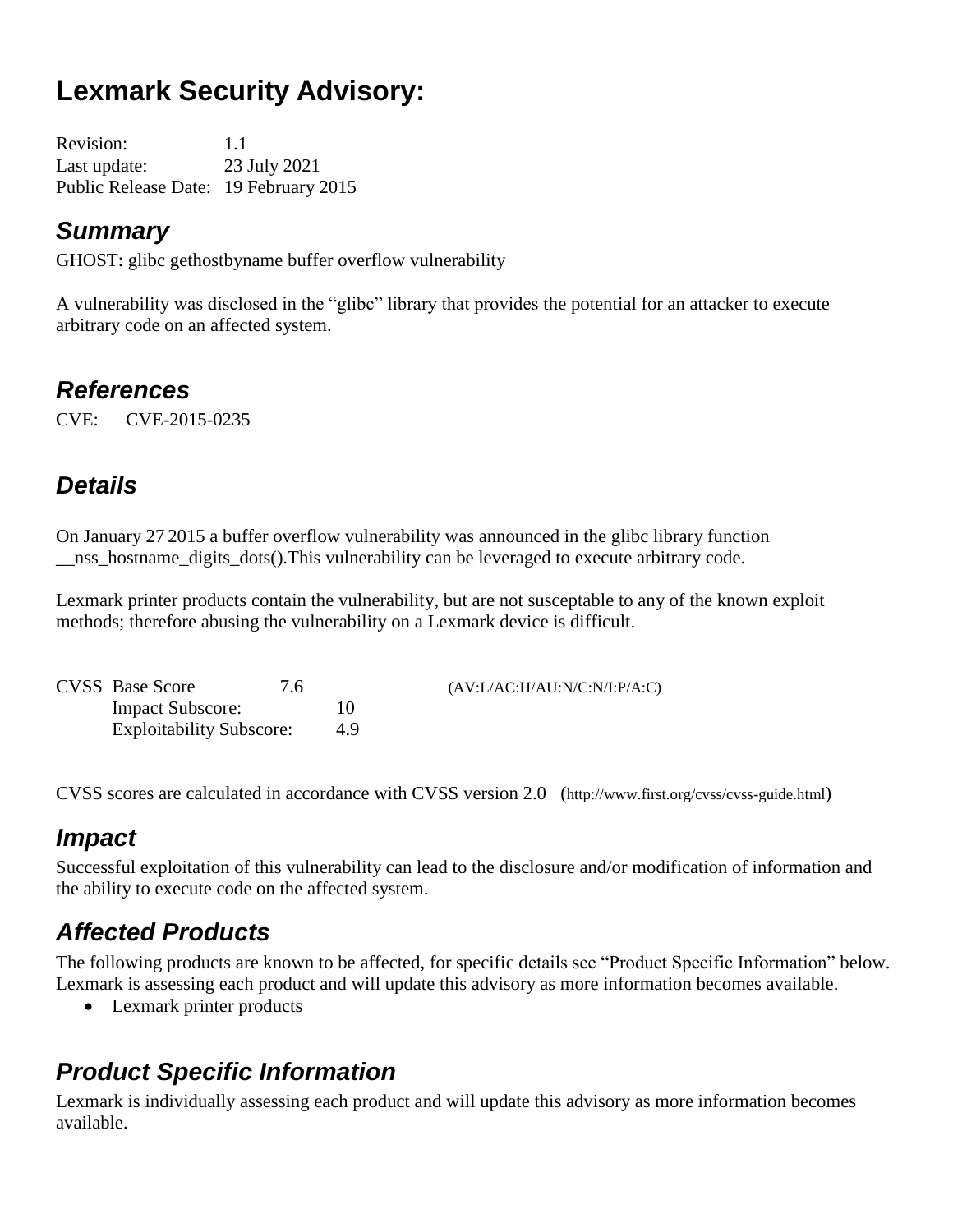### *Laser printer products*

The following printers and MFPs are affected:

To determine a devices firmware level, select the "Reports"->"Menu Setting Page" menu item from the operator panel. If the firmware level listed under "Device Information" matches any level under "Affected Releases", then upgrade to a "Fixed Release".

| <b>Lexmark Models</b>      | <b>Affected Releases</b>    | <b>Fixed Releases</b>    |
|----------------------------|-----------------------------|--------------------------|
| CS31x                      | LW41.VYL.P481 and previous  | LW41.VYL.P482 and later  |
| CS41x                      | LW41.VY2.P481 and previous  | LW41.VY2.P482 and later  |
| CS51x                      | LW41.VY4.P481 and previous  | LW41.VY4.P482 and later  |
| CX310                      | LW41.GM2.P481 and previous  | LW41.GM2.P482 and later  |
| <b>CX410</b>               | LW41.GM4.P481 and previous  | LW41.GM4.P482 and later  |
| <b>CX510</b>               | LW41.GM7.P481 and previous  | LW41.GM7.P482 and later  |
| XC2132                     | LW41.GM7.P481 and previous  | LW41.GM7.P482 and later  |
| <b>MS310</b>               | LW41.PRL.P481 and previous  | LW41.PRL.P482 and later  |
| MS312                      | LW41.PRL.P481 and previous  | LW41.PRL.P482 and later  |
| MS315                      | LW41.TL.P481 and previous   | LW41.TL.P482 and later   |
| MS410                      | LW41.PRL.P481 and previous  | LW41.PRL.P482 and later  |
| MS415                      | LW41.TL.P481 and previous   | LW41.TL.P482 and later   |
| MS51x                      | LW41.PR2.P481 and previous  | LW41.PR2.P482 and later  |
| MS610dn & MS610dtn         | LW41.PR2.P481 and previous  | LW41.PR2.P482 and later  |
| & M3150dn<br>M1145         | LW41.PR2.P481 and previous  | LW41.PR2.P482 and later  |
| MS610de & MS610dte         | LW41.PR4.P481 and previous  | LW41.PR4.P482 and later  |
| M3150                      | LW41.PR4.P481 and previous  | LW41.PR4.P482 and later  |
| MS71x                      | LW41.DN2.P481 and previous  | LW41.DN2.P482 and later  |
| MS810n, MS810dn & MS810dtn | LW41.DN2.P481 and previous  | LW41.DN2.P482 and later  |
| MS811                      | LW41.DN2.P481 and previous  | LW41.DN2.P482 and later  |
| MS812dn, MS812dtn          | LW41.DN2.P481 and previous  | LW41.DN2.P482 and later  |
| M5163dn                    | LW41.DN2.P481 and previous  | LW41.DN2.P482 and later  |
| MS810de                    | LW41.DN4.P481 and previous  | LW41.DN4.P482 and later  |
| M5155 & M5163              | LW41.DN4.P481 and previous  | LW41.DN4.P482 and later  |
| MS812de                    | LW41.DN7.P481 and previous  | LW41.DN7.P482 and later  |
| M5170                      | LW41.DN7.P481 and previous  | LW41.DN7.P482 and later  |
| MS91x                      | LW41.SA.P481 and previous   | LW41.SA.P482 and later   |
| MX310                      | LW41.SB2.P481 and previous  | LW41.SB2.P482 and later  |
| MX410, MX510 & MX511       | LW41.SB4.P481 and previous  | LW41.SB4.P482 and later  |
| XM1145                     | LW41.SB4.P481 and previous  | LW41.SB4.P482 and later  |
| MX610 & MX611              | LW41.SB7.P481 and previous  | LW41.SB7.P482 and later  |
| XM3150                     | LW41.SB7.P481 and previous  | LW41.SB7.P482 and later  |
| MX71x                      | LW41.TU.P481 and previous   | LW41.TU.P482 and later   |
| MX81x                      | LW41.TU.P481 and previous   | LW41.TU.P482 and later   |
| XM51xx & XM71xx            | LW41.TU.P481 and previous   | LW41.TU.P482 and later   |
| MX91x                      | LW41.MG.P481 and previous   | LW41.MG.482 and later    |
| MX6500e                    | LW41.JD.P482 and previous   | LW41.JD.483 and later    |
| C746                       | LHS41.CM2.P471 and previous | LHS41.CM2.P472 and later |
| C748 & CS748               | LHS41.CM4.P471 and previous | LHS41.CM4.P472 and later |
| C79x & CS796               | LHS41.HC.P471 and previous  | LHS41.HC.P472 and later  |
| C925                       | LHS41.HV.P471 and previous  | LHS41.HV.P472 and later  |
| C95x                       | LHS41.TP.P471 and previous  | LHS41.TP.P472 and later  |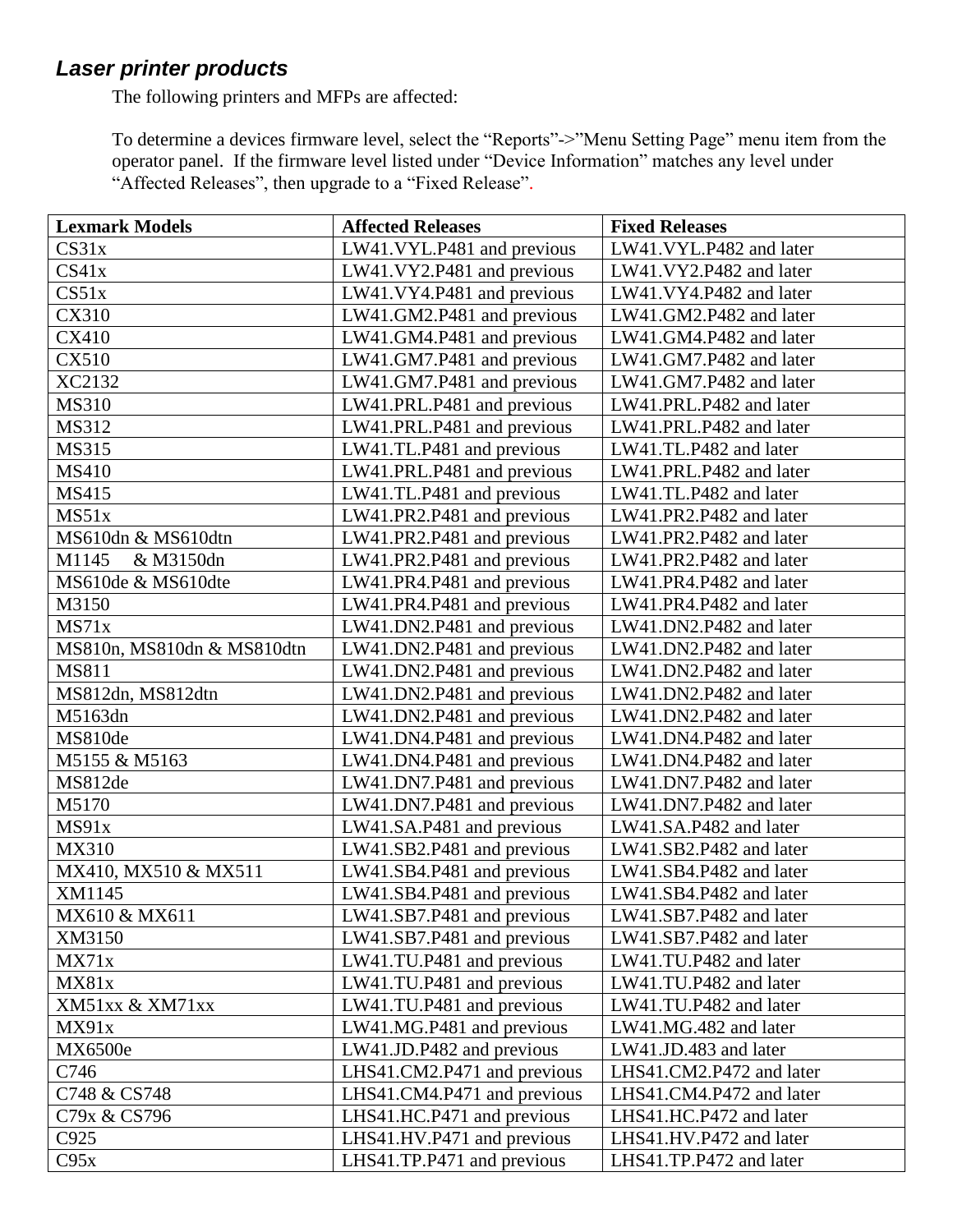| X548 & XS548               | LHS41.VK.P471 and previous | LHS41.VK.P472 and later |
|----------------------------|----------------------------|-------------------------|
| X74x & XS748               | LHS41.NY.P471 and previous | LHS41.NY.P472 and later |
| X792 & XS79x               | LHS41.MR.P471 and previous | LHS41.MR.P472 and later |
| X925 & XS925               | LHS41.HK.P471 and previous | LHS41.HK.P472 and later |
| X95x & XS95x               | LHS41.TQ.P471 and previous | LHS41.TQ.P472 and later |
| 6500e                      | LHS41.JR.P471 and previous | LHS41.JR.P472 and later |
| C734                       | LR.SK.P695 and previous    | LR.SK.P696 and later    |
| C736                       | LR.SKE.P693 and previous   |                         |
| E46x                       | LR.LBH.P674 and previous   | LR.LBH.P675 and later   |
| T650 & T652                | LR.JP.P683 and previous    | LR.JP.P684 and later    |
| T654                       | LR.JP.P683 and previous    | LR.JP.P684 and later    |
| T656                       | LSJ.SJ.P043 and previous   | LSJ.SJ.P044 and later   |
| <b>W85x</b>                | LR.JB.P646 and previous    | LR.JB.P647 and later    |
| X46x                       | LR.BS.P697 and previous    |                         |
| X65x                       | LR.MN.P698 and previous    | LR.MN.P699 and later    |
| X73x                       | LR.FL.P697 and previous    | LR.FL.P698 and later    |
| X86x                       | LP.SP.P698 and previous    | LP.SP.P699 and later    |
| C54x                       | In Evaluation              | <b>Contact Lexmark</b>  |
| E26x                       | In Evaluation              | <b>Contact Lexmark</b>  |
| E36x                       | In Evaluation              | <b>Contact Lexmark</b>  |
| X26x                       | In Evaluation              | <b>Contact Lexmark</b>  |
| X36x                       | In Evaluation              | <b>Contact Lexmark</b>  |
| X54x                       | In Evaluation              | <b>Contact Lexmark</b>  |
| C52x                       | In Evaluation              | <b>Contact Lexmark</b>  |
| C53x                       | In Evaluation              | <b>Contact Lexmark</b>  |
| C77x                       | In Evaluation              | <b>Contact Lexmark</b>  |
| C78x                       | In Evaluation              | <b>Contact Lexmark</b>  |
| C92x                       | In Evaluation              | <b>Contact Lexmark</b>  |
| C93x                       | In Evaluation              | <b>Contact Lexmark</b>  |
| E45x                       | In Evaluation              | <b>Contact Lexmark</b>  |
| T64x                       | In Evaluation              | <b>Contact Lexmark</b>  |
| W84x                       | In Evaluation              | <b>Contact Lexmark</b>  |
| X642                       | In Evaluation              | <b>Contact Lexmark</b>  |
| X644/X646<br>In Evaluation |                            | <b>Contact Lexmark</b>  |
| X64xef                     | In Evaluation              |                         |
| X85x                       | In Evaluation              | <b>Contact Lexmark</b>  |
| X94x                       | In Evaluation              | <b>Contact Lexmark</b>  |
| N4000                      | LC.MD.P119 and previous    | <b>Contact Lexmark</b>  |
| N4050e                     | GO.GO.N206 and previous    | <b>Contact Lexmark</b>  |
| N7xxe                      | LC.CO.N309 and previous    | <b>Contact Lexmark</b>  |

#### *Obtaining Updated Software*

To obtain firmware that resolves this issue or if you have special code, please contact Lexmark's Technical Support Center at [http://support.lexmark.com](http://support.lexmark.com/) to find your local support center.

### *Workarounds*

Lexmark recommends updating firmware to address this issue.